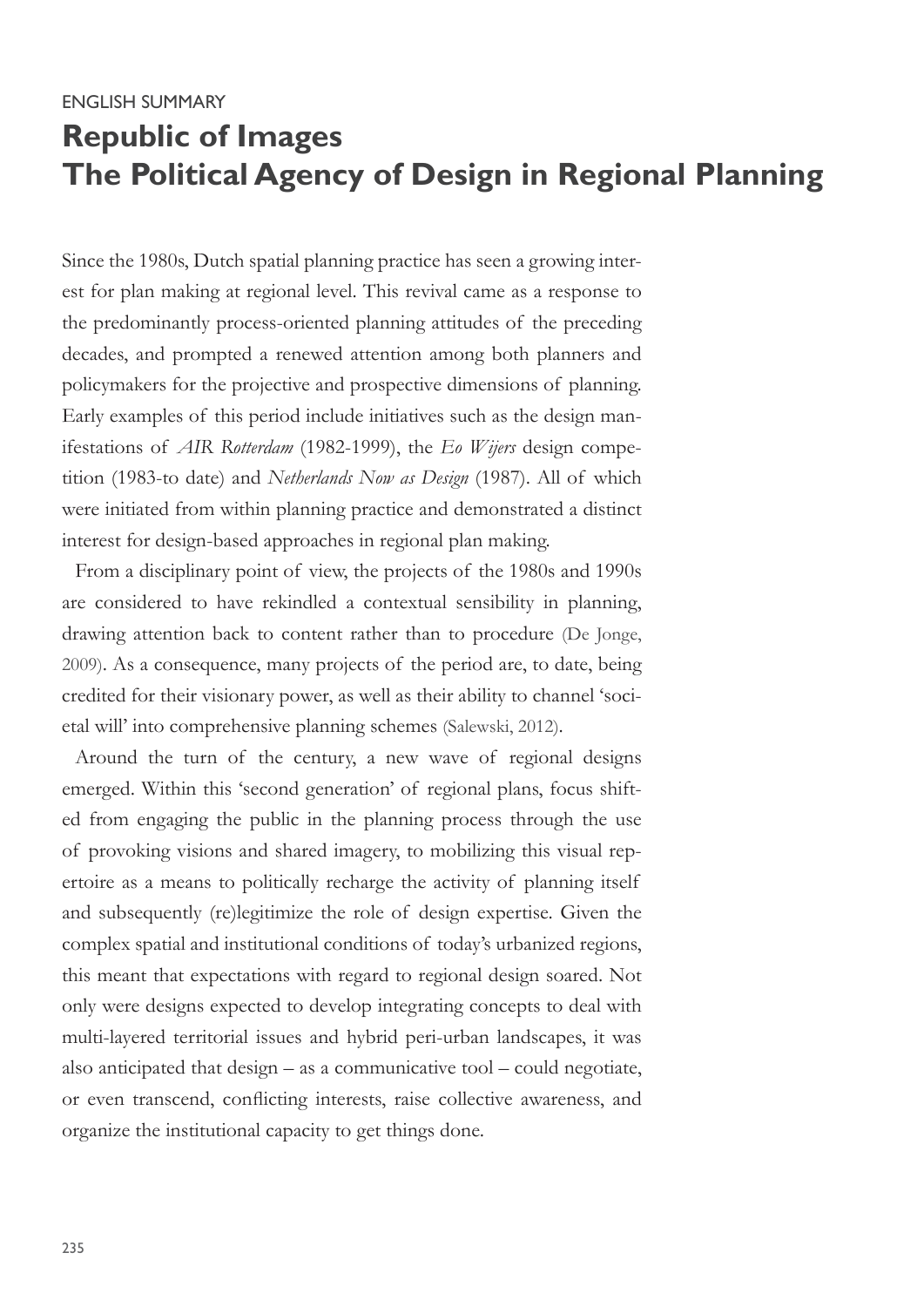### Objectives and Methodology

The goal of this research has been to assess the capacity of design in the light of these expectations, by empirically and theoretically investigating the roles designs take on within contemporary regional development projects in The Netherlands. In doing so, the study simultaneously addresses three areas of ongoing transition (i.e. city, government, urbanism) and explores a design-based approach in response to the challenges of regional development as a co-production of different public sections and administrative tiers. More particularly, the research aims to analyse the performance of design in a multi-actor setting, and develop a reflective understanding of design's agency from a political perspective.

The empirical basis of the research consists of a cross-section of Dutch regional designs from the period 2000-2010. This sample was constructed through case and literature studies, as well as interviews with various groups of experts, i.e. planners, promoters and policymakers. Through qualitative plan analyses a series of attributes was established to describe the roles and modalities designs take on in (various phases of) the plan making process. Subsequently, this categorization was validated during expert meetings with practitioners from the field (Meijsmans & De Zwart, 2010). After validation, four thematic threads remained, each of which was then further scrutinized in three respective case studies.

#### Results: Four Modes of Operation

The comparative case study shows that, while acknowledging the multitude of forces at play in spatial development processes, it is possible to pinpoint several instances in which designs, through their material presence, shape the course of planning trajectories. These interactions, which are associated with particular visual registers, can be summarized as four potential modes of operation: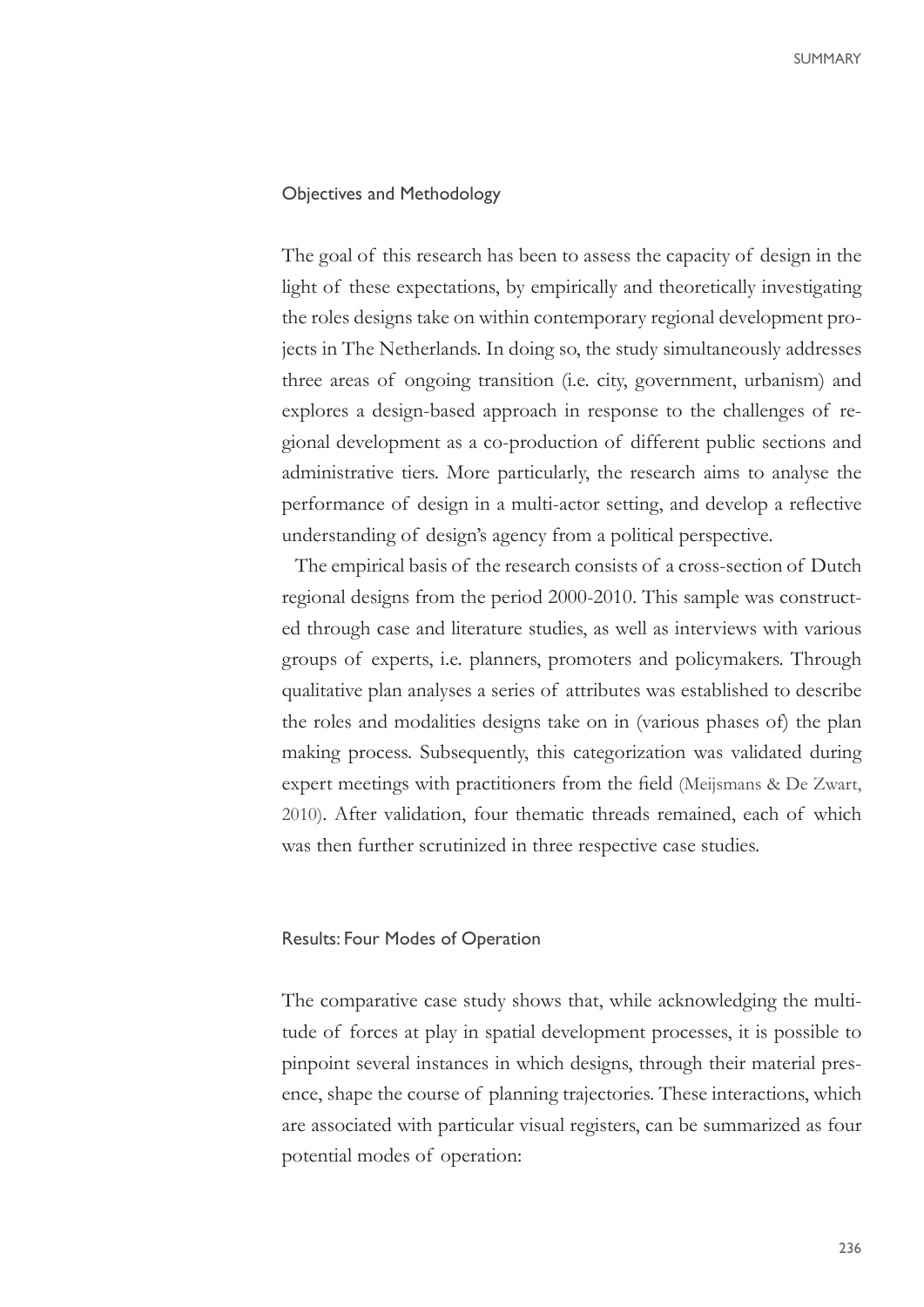# *Dispositioning*

This is the role of design in setting the framework for planning activity. It includes the demarcation of the site and the representation of the territory, the framing of issues, the inclusion and exclusion of actors, as well as the legitimatization of spatial claims.

Within the empirical body of this research this role is exemplified by the case of the *Koerskaarten* (course maps) commissioned in 2007 by the Amsterdam Metropolitan Area. The document in question illustrates how maps, as visual implements, support the policymaking process, and how different political goals are served by different representations of the territory. Juxtaposing, for instance, the expressive *Icoonkaart* (iconic map) with the quasi-neural base map, it becomes clear that every cartographic visualization revises its subject matter, and that consequentially the act of mapping itself is a central part of the shaping of the region.

#### *Propositioning*

This mode refers to the power of design to act as a visionary instrument, its ability to generate persuasive or provoking images, as well as its capacity to influence public debate by putting forward alternate visions of the future.

Upon examination of the Waterland case, discussed in Chapter 3, it becomes clear that whenever a design proposes a vision of the future, this vision is laden with ideological subtext. This political meaning can be explicit or implied, depending on the context of the planning brief, and may be more or less controversial depending on the goal to be achieved. In the case of scenario studies, the statement is usually overt, and may even be considered instrumental, as it sets the playing field for political debate. In other cases, such as the Waterland plans, there is a more subtle mechanism at work. Here, rather than putting forward a radical agenda, each of the designs represents an underlying institutional framework. The design acts as a vehicle to reinforce this framework – and the distribution of authority, means and power it presumes – in favour of the vision being promoted.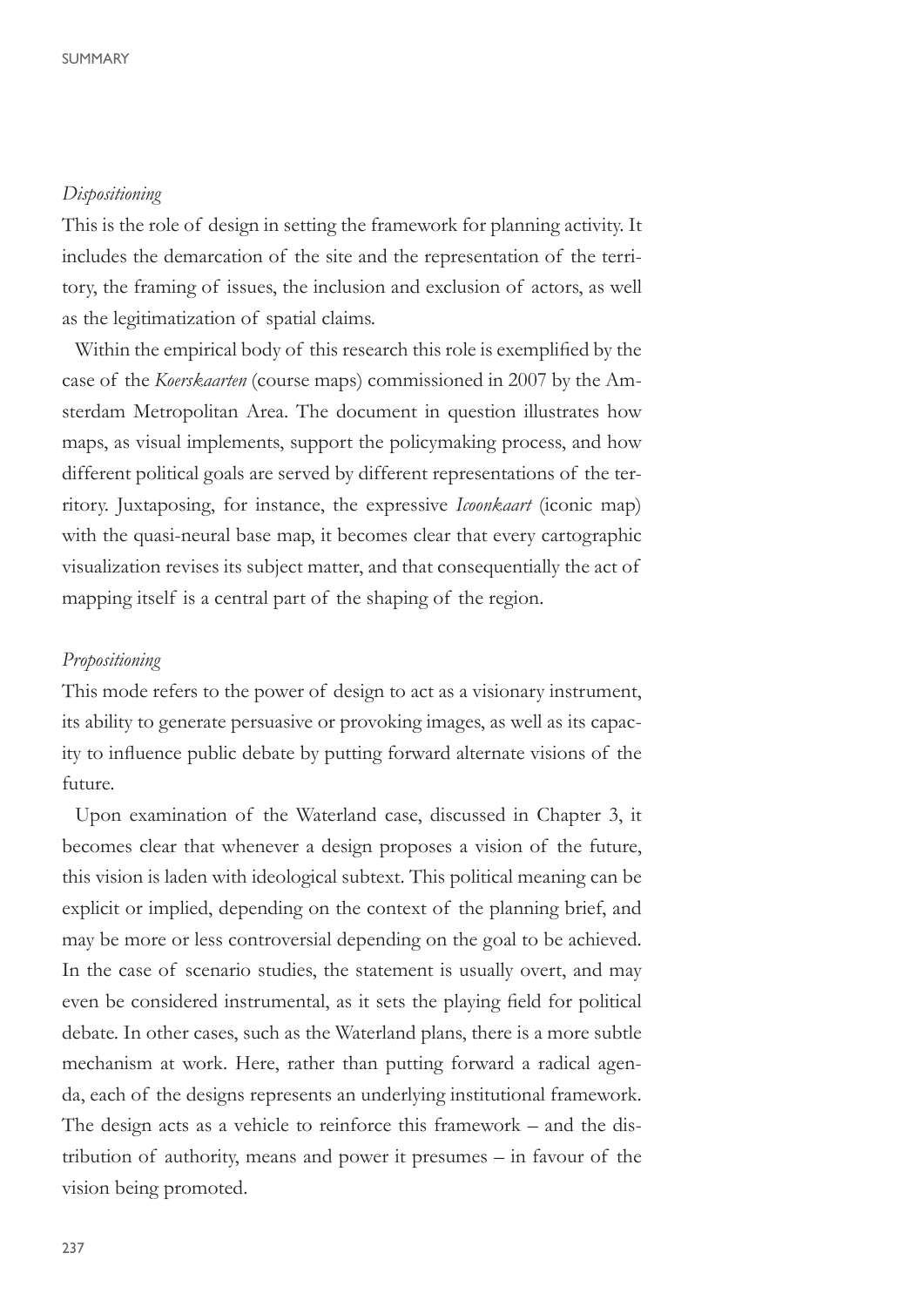# *Problematizing*

Design's third mode of operation is its ability to critically investigate the territory and question underlying assumptions. This includes its potential to re-frame issues, to (re)direct attention, to prioritize and to set agendas.

Illustrative of this problematizing function is the case of the IJmeer design studio, which was initiated by the municipality of Almere in 2003 as part of a westward expansion plan. By commissioning the design of a bridge between the shores of Amsterdam and Almere, the council of Almere not only successfully induced the city of Amsterdam to rethink its stance on cooperation with its neighbour, it also succeeded in allowing a new political discussion to develop around the future of the area. In fact, it may be argued that the actual realization of any works by the lake from the outset had been secondary to the larger goal of reframing the debate about the IJmeer region. Both the context in which the design was developed (i.e. the design studio), as well as the design itself (the bridge as a visual and conceptual metaphor) played a crucial part in this threefold persuasive operation.

## *Assembling*

In addition to disposing, proposing and problematizing, a design may also act as a 'business case'. In doing so, the design invites actors to partake in a prospective development by expressing opportunities, earning potential and common interests. It may set the 'rules of engagement' between the stakeholders, providing tools for managing the process and monitoring results.

This latter function has become increasingly conspicuous over the last couple of years. Illustrative of this development has been the transformation of the Eo Wijers design competition. Started out as an initiative to celebrate the visionary power of design, the Eo Wijers foundation in 2005 redirected its attention to the issue of execution. Rather than weighing the visionary quality of the proposals, the organization encouraged designers to boost the feasibility of their plans by actively engaging with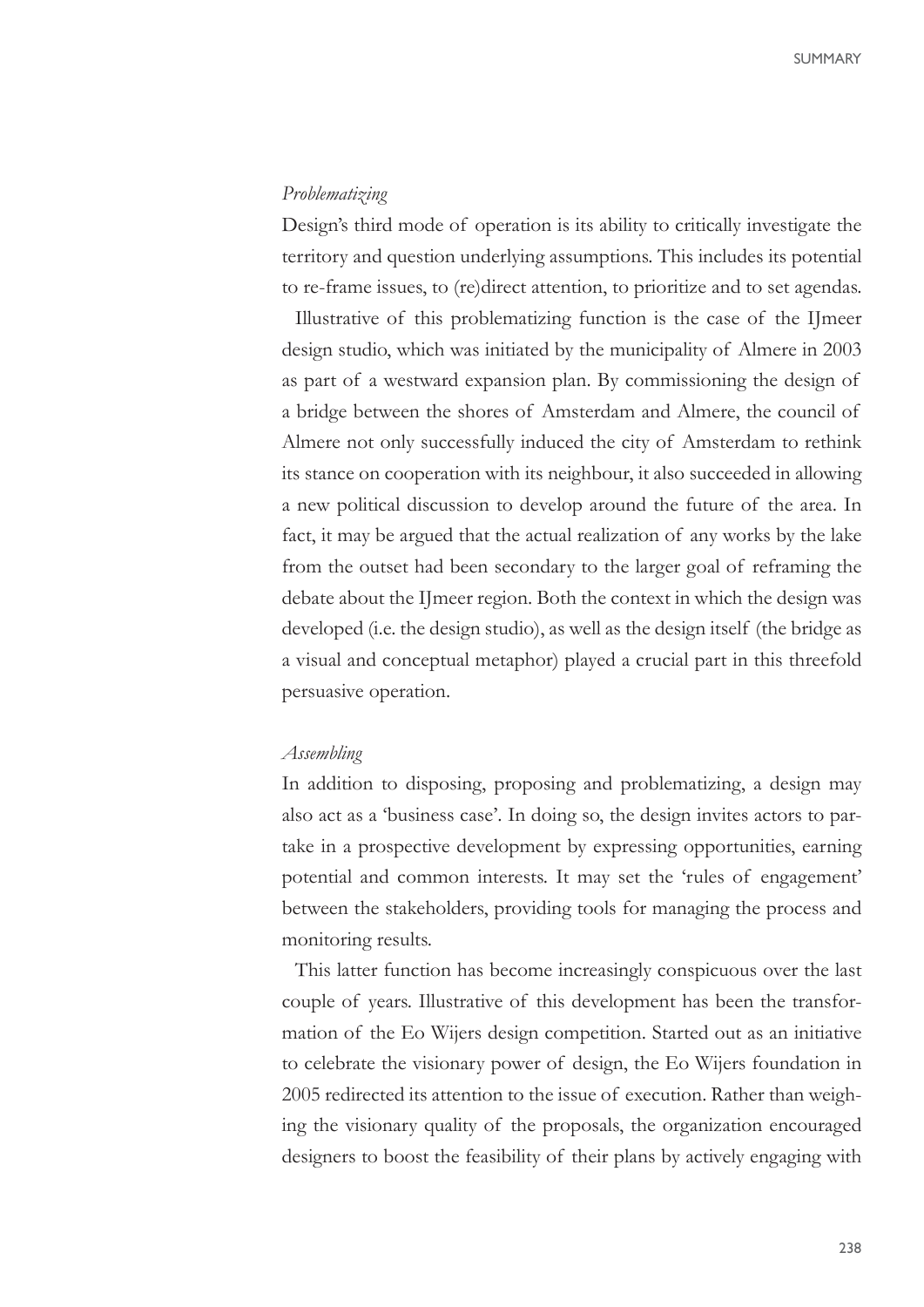prospective stakeholders. As a result, the design competition developed into an incubator for project-based regional planning. Within this particular genre of plans, design functions as the 'administration of proof' for a viable business case.

The point of this categorization is not to claim that any of these four modalities has a static relation with a certain form of design or a particular planning phase, nor that it serves as a fixed set of attributes to evaluate every interplay between a design and its environment. Instead, what the research findings show is that there are several ways in which a design may interact with the situation, and that each of these interactions can be linked to existing discourses within the urbanism theory (i.e. cartography, scenario planning, research-by-design, or the urban project). Together, the modes constitute a tentative typology of the agency of design in contemporary regional planning; they describe the various ways in which a design may act upon a situation, generating new insights, new meanings or new ideas.

## Conclusion and Theoretical Reflection

The empirical inquiry is paralleled by the development of a theoretical argument. This argument is rooted in a pragmatist intellectual tradition and draws on communicative planning theory (e.g. Healey, 2006), theories of social practice (e.g. Giddens, 1984), as well as Science and Technology Studies (STS). At the heart of this line of reasoning lies the hypothesis that rather than treating plans as the negotiated outcome of a deliberative (policy) process, they can be better understood as performative objects. As the tentative typology that was constructed throughout the case studies suggest, this agency may take different forms depending on the situation and the actors involved. It will also likely develop as the context of the design changes.